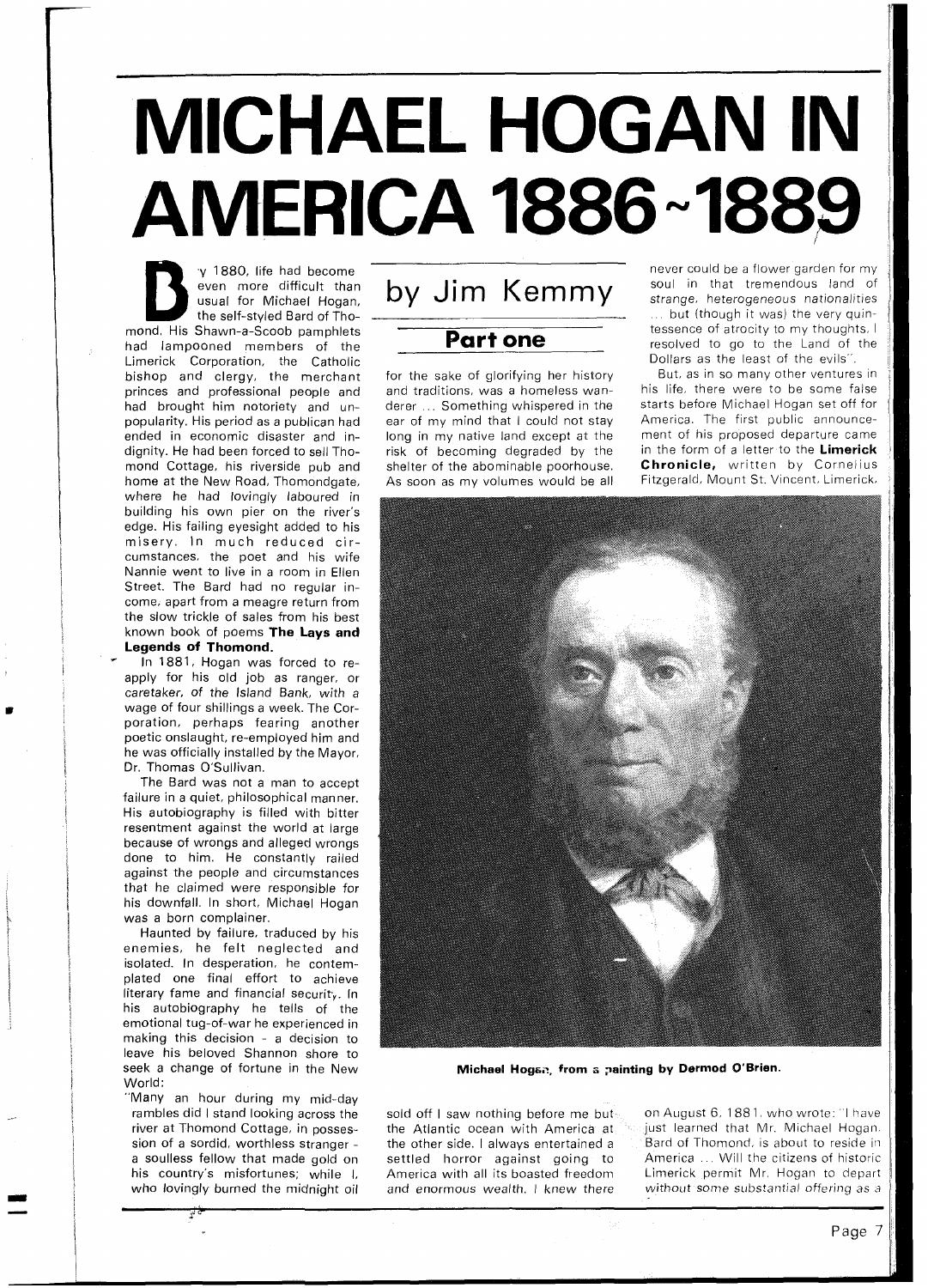tribute to his great genius? An humble testimonial presented to him at the present time would be more beneficial than a proud monument erected to his memory".

On August 1 **A',** the **Limerick Chronicle** added: "... we are pleased to learn that several gentlemen have responded in the most liberal manner to the suggestions thrown out by us, and have generously contributed towards presenting him (Hogan) with a parting testimonial, which, it is to be trusted, may prove worthy of the acceptance of our lrish Burns. We learn Mr. M. Sellors, solicitor, George Street, Limerick, has kindly consented to receive subscriptions to the proposed testimonial".

In a further letter, published in the **Limerick Chronicle** on August 16, Cornelius Fitzgerald suggested that an entertainment, at which selections from the Bard's poems would be recited, should be held at the Theatre Royal to swell the funds of the testimonial. The owner of the theatre Joseph Fogerty responded without hesitation and, following the performance. Michael Hogan presented a specially inscribed edition of the **Lays and Legends of Thomond** to "nobleminded Joe", in "grateful acknowledgement of his splendid Theatre Royal free of all charge, for entertainment for his (the author's) benefit, Limerick Dec. 19, 1881.".

However, despite these fundraising activities, five long years were to pass before the Bard managed to make the break. In this period he wrote **The Siege of the Golden Balls, a satire** based on a Limerick breach of promise case involving a Bridge Street pawnbroker, and **The Snow Queen of Ardcuilen,** a fantasy poem inspired by some Co. Clare traditions. These works were not among Hogan's best, and **The Snow Queen** failed to find a publisher, despite all the poet's efforts in Ireland and America.

The Bard's own attempts to "raise the wind" having failed dismally, it is doubtful if he would ever have left his native city if not for the intervention of an outside agency. A Limerick man named Weekes, then living at Fordham, New York, brought the saga to a head by offering to send Hogan a sailing ticket, and, despite all his misgivings, the poet accepted.

In his autobiography the Bard recounts his tortured feelings in the last few days before his departure: "All interest and love of home had turned into bitter hatred in my heart. My

whole nature was poisoned and disgusted against my own worthless people. I longed for thousands of miles to intervene between myself and them. I spent the Sunday before left taking a last farewell of the Shannon and its shamrock banks, the scenes of all the daydreams of my life

... I was homeless, friendless and alone in the land I loved as heaven; and was soon to become a forlorn exile for ever ... As I returned to the city along the side of the river, St. Mary's glorious 'Bells of the Legend' pealed out an enchanting diapason over the blue bosom of the Shannon. I stood enraptured drinking into my heart every tone of their delightful melody. l had heard their majestic chimes since childhood, but until then, I never heard them ringing with such deep mournful sweetness. I imagined they were playing me a farewell anthem, and I blessed them with all my soul. When the chimes ceased I turned to take a last look at Thomond Cottage across the river ... I quickly walked away in tears ...

An extra spur to leave was provided by Hogan's disillusionment with the local nationalists, and the Bard could not resist a parting shot at his erstwhile colleagues:

"As if to stimulate my resolve in quitting my native land for ever the nationalistsof Limerick began to show me the cold shoulder. Their patriotic principles were so lofty (that) I was far too humble for their dignified notice, and so they shunned me to show the seasoning nobility of their patriotism ... On the following Wednesday I left Limerick for Queenstown. I bade adieu to no one for no one came to bid adieu to me. Altho' the city was thronged with patriots and nationalists, yet I did not see the face of one of them coming near. I took their absence as another proof of their magnanimous devotion to Ireland and her cause. A few years ago I would have a host of them around me on such an occasion as this. But now I did not miss them when I remembered the changeful and brittle tempers of that sensitive article called lrish patriotism. The parting with my poor erring wife was painful and distressful ... I released myself from her and bade her a friendly goodbye".

On Friday, September 19, 1886, Michael Hogan left Queenstown on board the steamship "Britannia". He carried a travelling bag which contained a few shirts, four pairs of stockings, some hankerchiefs, forty-four copies of **The Lays and Legends of Thomond,** the manuscript of **The Snow Queen of Ardcuilen and some** copies of his recently composed poems.

The poor, fifty-four years old, halfblind poet must have looked a pathetic sight as he remained alone on deck as the ship sailed out of port. He recalled:

"Oh, how my spirit fainted at the bare idea of going to America. I felt like one under sentence of death on his way to the place of execution. But the iron edict of destiny was on me and I could not turn back".

After an eight days' voyage Hogan found himself in the teeming bay of New York. As night fell, he remained on deck "looking towards the great Empire City all blazing with gas lamps and electric lights". Again, his confused. tormented mind became flooded with feelings of homesickness:

'My heart turned cold and heavy as I said to myself: 'What business have I to venture into such an endless wilderness of a city? Who'll notice me amid the sweeping rush of human affairs that are every hour being transacted there? O' God, I wish I were back in poor Limerick and living in the meanest cabin on the banks of my native Shannon".

On disembarkation, the Bard was met by one solitary friend, who had come to take him to the home of the Weeke's family at Fordham. The Bard's first impressions of this strange land are worth recalling, especially his sense of wonderment at the sight of the overhead railway:

"When I looked up at the elevated railroad on which I was to travel I was thunderstruck at the daredevil speculation that achieved such an enterprise - a railroad running parallel with the housetops sixty feet above the level of the streets, but when I climbed the long stairway that led up **<sup>r</sup>** to the platform, crowded with a busy human mass, so high above terra firma. I was puzzled to understand how such a thing could exist without some desperate accident occuring daily. When I took a seat in one of the cars and was whirled along the sky like Juno's chariot, my wonderment increased as I looked down on stores and saloons and the heedless throngs that surged to and fro beneath, quite careless of the thundering train of vehicles that passed over their heads. I thought America outdevilled the devil, and so it had. That night in Fordham confirmed my worst anticiptations of the repulsive sort of people I was doomed to herd among."

In **The Land of Iron,** one of the very few poems he wrote about America, Michael Hogan later repeated these overpowering impressions:

Iron, iron everywhere,

Cold and callous, without pity. I prayed, I fear, an iron prayer,

For freedom from this iron city.

If to those people power was given To rise and pierce the sky's environ.

They'd build high railways in God's Heaven

And turn the angels into iron".

The man who had paid the Bard's passage and with whom he was to stay had been a professional pugilist who now had a sinecureof eighteen dollars a week. He was also prominent in the politics of Fordham. The morose and middle-aged Hogan had in his own

- Page **8**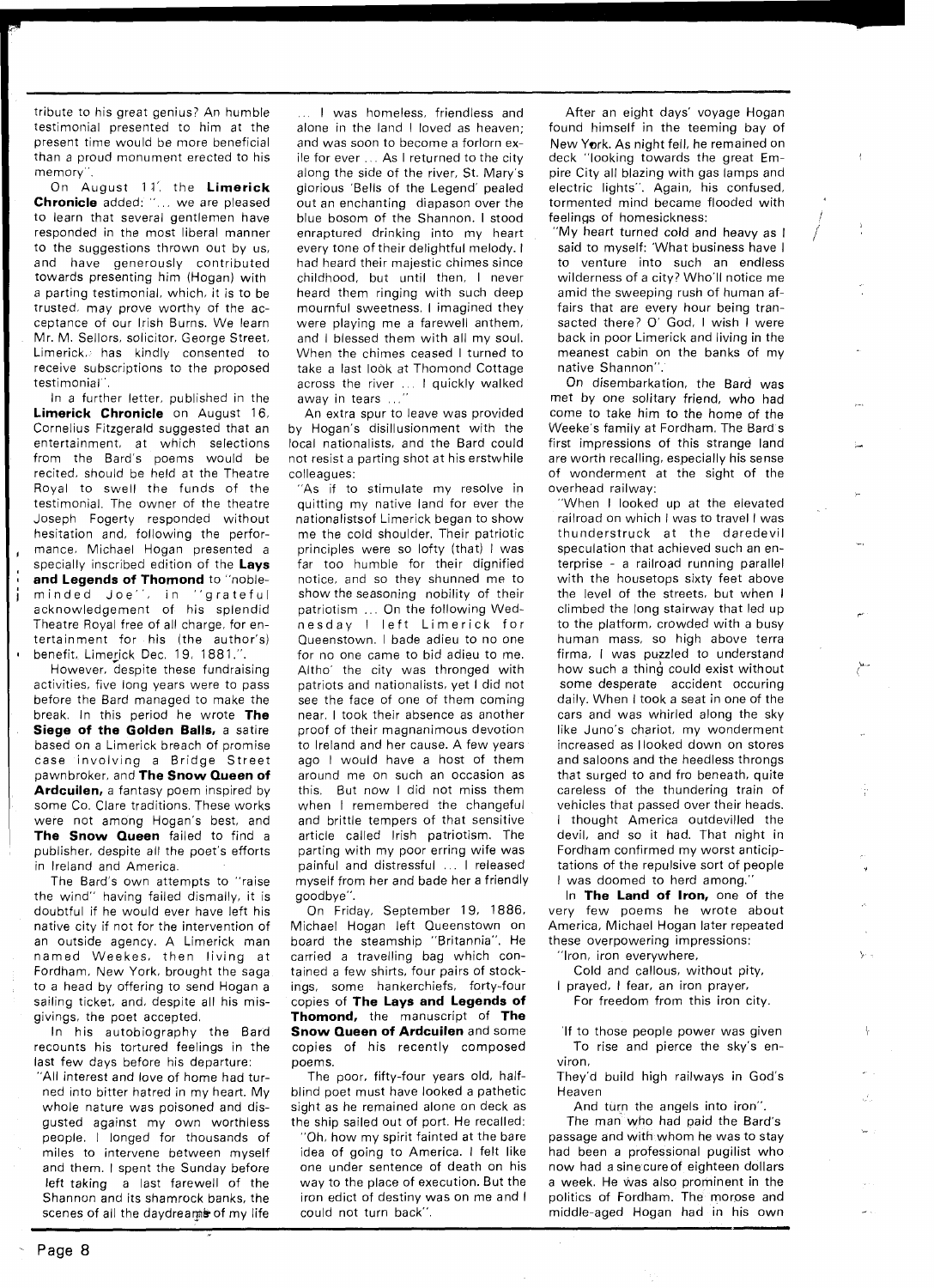words gone from "the frying pan into the fire".

"I knew I'd have a bad time with this political savage, his neighbours told me so, and it turned out too true. He only wanted to use me for mean political purposes alike abhorrent and revolting to my- nature. I always detested politics and politicians since I saw politics turned to a well paying

profession in Ireland, but now in America I found myself in the very centre of the corrupt element I hated most".

Less than a month after his arrival in New York, the Bard was making plans for his return to Ireland. In a letter to his Limerick friend William Lonergan, dated October 24, 1886, he claimed that he "could not exist among such roaring iron scenes no more than a skylark could live amid the crash and din of the battlefield", and went on to denounce New York as "a seeting cesspool of all the infernal cleverness and human rotteness of the whole Earth". (In this and in other letters of Michael Hogan I have retained the Bard's own spelling and punctuation).<br>  $\overline{y}$ 

## Fordham, New York City, Oct. 24, 1886

r

## Dear William,

I wrote to you on the 2nd. inst. but received no reply up to this date. I now regret to tell you that this American climate is not agreeing with me. My sight is going from bad to worse since I landed here - in fact 1 dread I shall become stone blind if I remain here any farther length of time.

If my sight remained good I certainly would achieve great success in this country, but I cannot stir outside the door to look after anything that would redound to my interest, without some person to conduct me, but the people here are so selfishly busy with their own affairs that no one will attend to me for an hour unless well paid.

This is the finest country in the world for strong healthy people who are able to work, for them there is plenty of money to be earn'd. I met people from Thomondgate who came out here very poor, years on years ago, but they are now owners of great properties and rich positions. Since I came the weather has continued to be in a splendid summer state of calm and cloudless sunshine every day, but it is no good to me - I can do nothing.

Some friends here have proposed my passage back to Ireland, and I must accept it before I run blind altogether. Please send for my poor wife and read this for her, I could be happy at home instead of coming here only for her folly and the Puritanic villiany of my accursed old mother. I do not by any means find fault with this country, if I had the use of my eyesight. There is superabundance here for the whole world. I could get a situation here as proof-reader to one of the newspapers at 18 dollars a week **(f4,** or near it) but my bad sight would not let me have it. This enormous City is crowded by newspapers, all sensational with daily events. It is also crowded with corrupt sections and circles of the rottenest political rogues and blackguards in **<sup>S</sup>**the world. It is also overflowing with well-dressed immoralities sustained by bribed law. The constant roll and din of tram-cars and trains through the thronged thoroughfares remind a person of a stupendous flood with an incessant echo of muffled thunder. It is daring, deafening and sickening.

The joyful Devil seems to be boss-engineer of the whole God-demn concern. I could not exist among such roaring iron scenes no more than a skylark could live amid the crash and din of a battlefield. If I were to breathe my last amid the holy solitude of an Irish hillside I'll go home rather than live bathed in the damnation opulence of this terrible commercial Nenivah iron, men<br>1 and women are only fit for this thundering iron place. It is the seeting cesspool of all the infernal cleverness and human rotteness of the whole Earth.

Give my best regards to Mrs & Baby Thomas and please accept same from

Your sincere friend M. Hogan. B.T.

W. Lonargan. Esq.

**G** 

'r